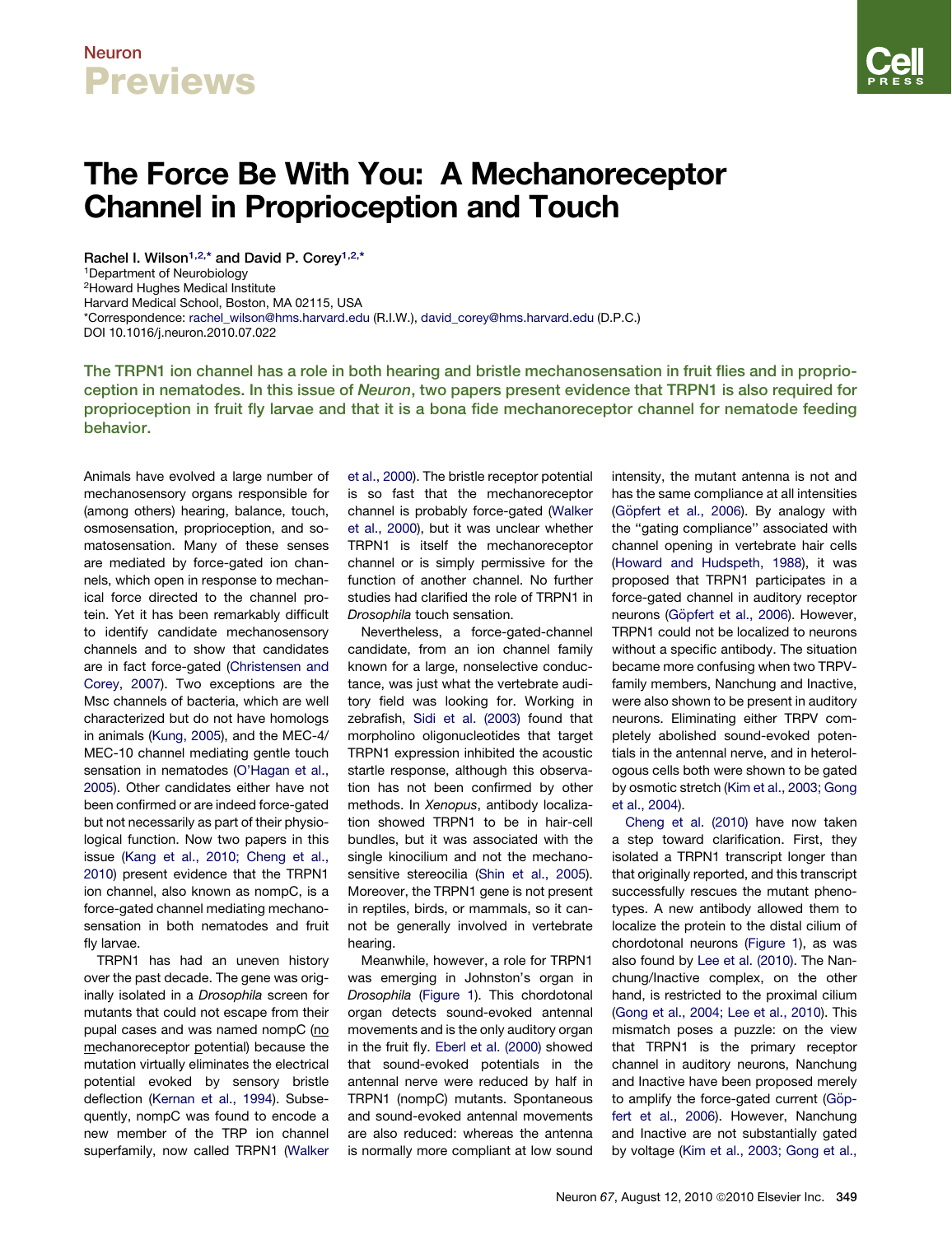#### Neuron **Previews**

<span id="page-1-0"></span>

Figure 1. Sensory Organs in Adult and Larval Drosophila

(A) Auditory stimuli move the feathery arista of the antenna, causing rotation between the third and second antennal segments. The head also carries both large and small bristle mechanoreceptors.

(B) The sensory neuron of a bristle receptor extends a ciliated ending into the shaft.

(C) Rotation of the third antennal segment causes the hook region to stimulate sensory neurons of Johnston's organ.

(D) Neurons of Johnston's organ extend a cilium toward the dendritic cap near the hook. TRPN1 is located distal to a ciliary dilation, whereas Nanchung and Inactive are proximal.

(E) Sensory neurons of the peripheral nervous system in larvae are distributed in each segment.

(F) Among these are the nonciliated multidendritic neurons required for locomotion.

[2004](#page-2-0)), and so it is unclear how they could rapidly sense and amplify the force-gated signal if they are not colocalized with that channel.

The study of behavior in TRPN1 mutants has been hindered by the fact that adult flies are extremely sick and uncoordinated. Cheng et al. instead focused on the larval stage. They show that although mutant larvae are healthy, the mutants crawl more slowly than normal, suggesting a defect in proprioception. They also report that TRPN1 is expressed in multidendritic mechanosensory neurons in the larval body wall and is required for the responses of these neurons to spontaneous body contractions, further evidence that this molecule can function in both ciliated mechanosensors (chordotonal and bristle neurons)

and nonciliated mechanosensors (multidendritic neurons).

TRPN1 is also in nematodes, where it is called TRP-4. Using a GFP fusion protein, [Walker et al. \(2000\)](#page-2-0) found that TRPN1 is expressed in the CEP, ADE, and PDE neurons, eight dopaminergic neurons that have ciliated sensory endings (reviewed in [Goodman, 2006](#page-2-0)). These neurons ([Figure 2](#page-2-0)) mediate the ''basal slowing response,'' a decrease in locomotion speed upon encountering food that is thought to be mediated by mechanosensation of food particles ([Goodman, 2006\)](#page-2-0). The response is distinct from a related behavior, withdrawal upon nose touch, which is mediated instead by the ASH, OLQ, and FLP ciliated sensory neurons [\(Goodman,](#page-2-0) [2006\)](#page-2-0). A third set of 36 ciliated mechanosensory neurons in males innervates the

posterior sensory rays and is required for mating ([Goodman, 2006\)](#page-2-0).

Studies of these ciliated mechanosensory neurons have been somewhat eclipsed by a large body of work by Chalfie and colleagues on a fourth set of mechanosensory cells: the nonciliated neurons that sense touch to the lateral body wall ([Goodman, 2006\)](#page-2-0). There are <sup>12</sup> *mec* genes required for gentle touch sensation but not essential for touch-cell development. Of these, *mec-4* and *mec-10* are likely to encode pore-forming subunits of the mechanoreceptor ion channel: the receptor current activates on a millisecond timescale, suggesting a force-gated channel, and mutation of either subunit's putative selectivity filter changed the ionic selectivity of the receptor current [\(O'Hagan et al., 2005](#page-2-0)),